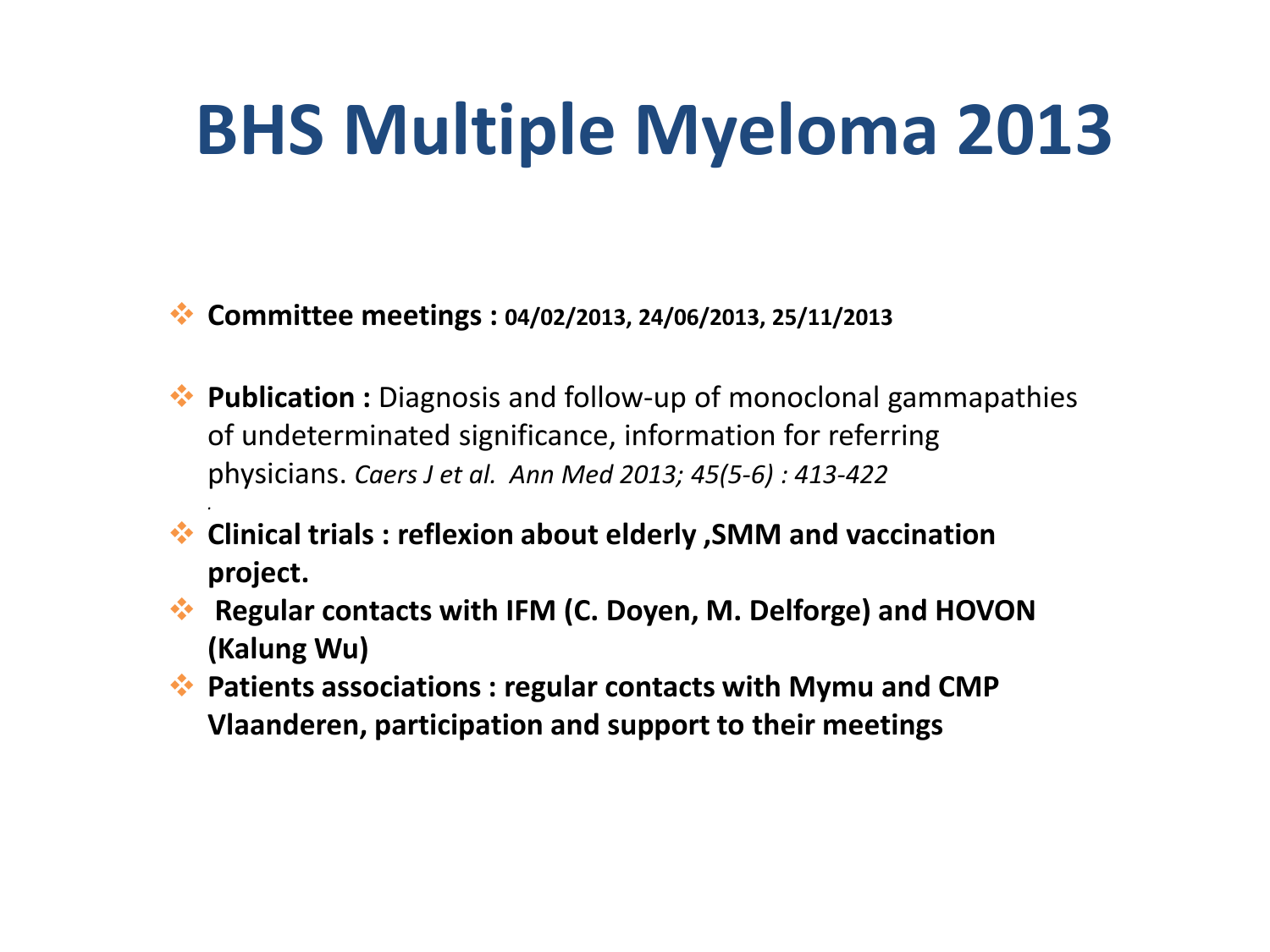## **BHS Multiple Myeloma 2014**

- **Committee meetings :** 17/02/2014, 19/05/2014, 29/09/2014
- **Guidelines : '**'Update on the initial therapy of multiple myeloma. '' *M.C. Vekemans. Belg J Hematol 2014; 5(4) : 125-136*
- **Scientific meeting :** what show we know about amyloidosis in 2014? (10/10/2014)
- **Clinical trials :** reflexion about elderly project and SMM trial
- **Patients' association :** regular contacts with Mymu and CMP, participation and support to their meetings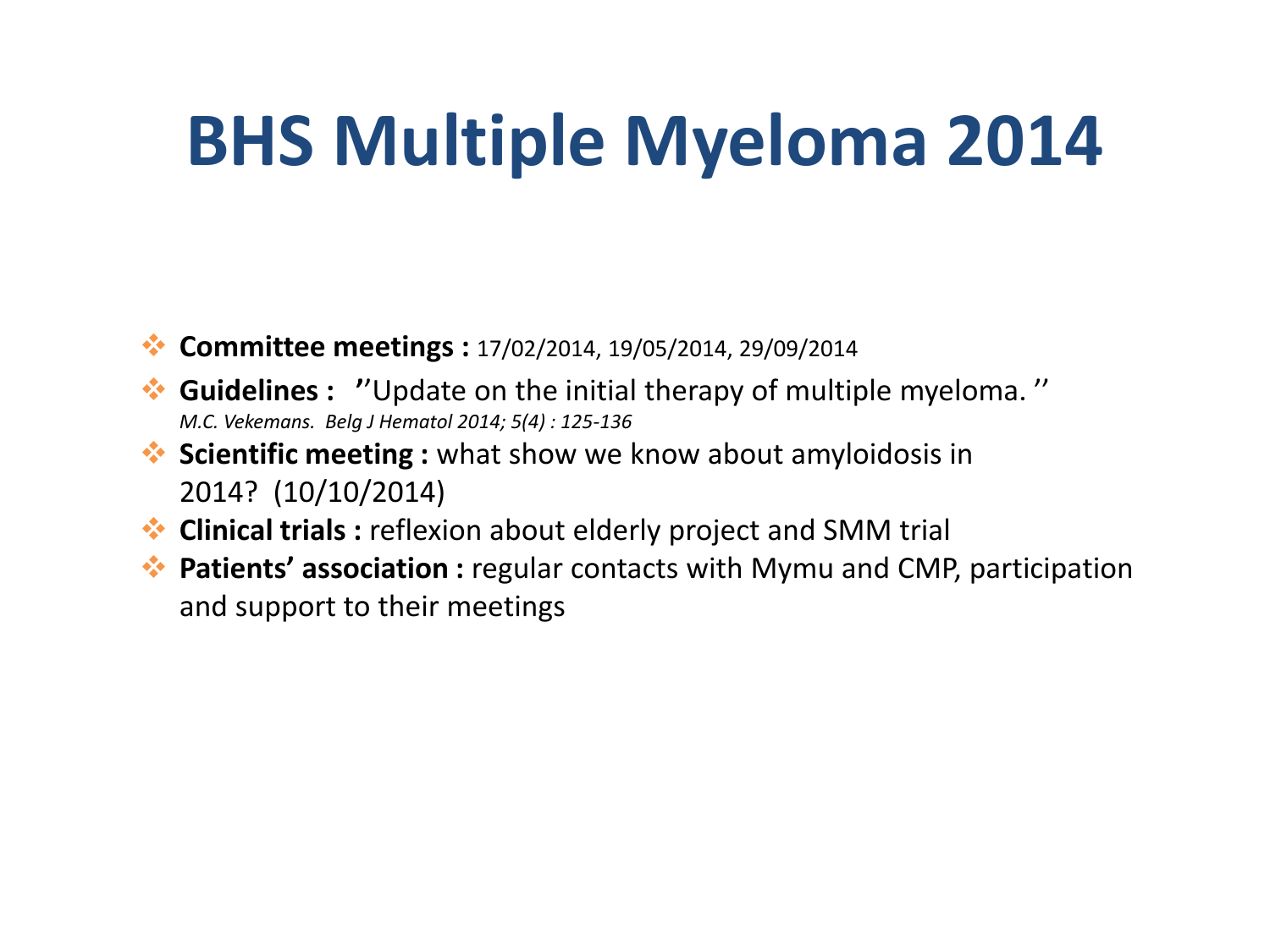## **BHS Multiple Myeloma 2015**

- **Committee Meetings :**23/02/2015, 04/05/2015, 14/09/2015, 16/11/2015, (11/01/2016)
- **Guidelines :** Diagnostic and treatment of AL amyloid osis in 2015 : consensus guidelines of the Belgian Hematological Society. *K. Beel. Et al. Belg J Hematol 2015; 6(5) : 187-194*
- **MNP** : participation to the future MNP of Kyprolis as experts, probably also to MNP of other new drugs
- **Scientific meeting :** preparation of a symposium « Imaging in Multiple Myeloma » on 4 March 2016.
- **Trials :** set up of a geriatric trial (M. Delforge) of a SMM trial (N. Meuleman)
- **Patients' association :** regular contacts with Mymu and CMP, participation and support to their meetings
- **Other projects :** 
	- Clinical web plateform
	- $\checkmark$  Clinical trials on the BHS website